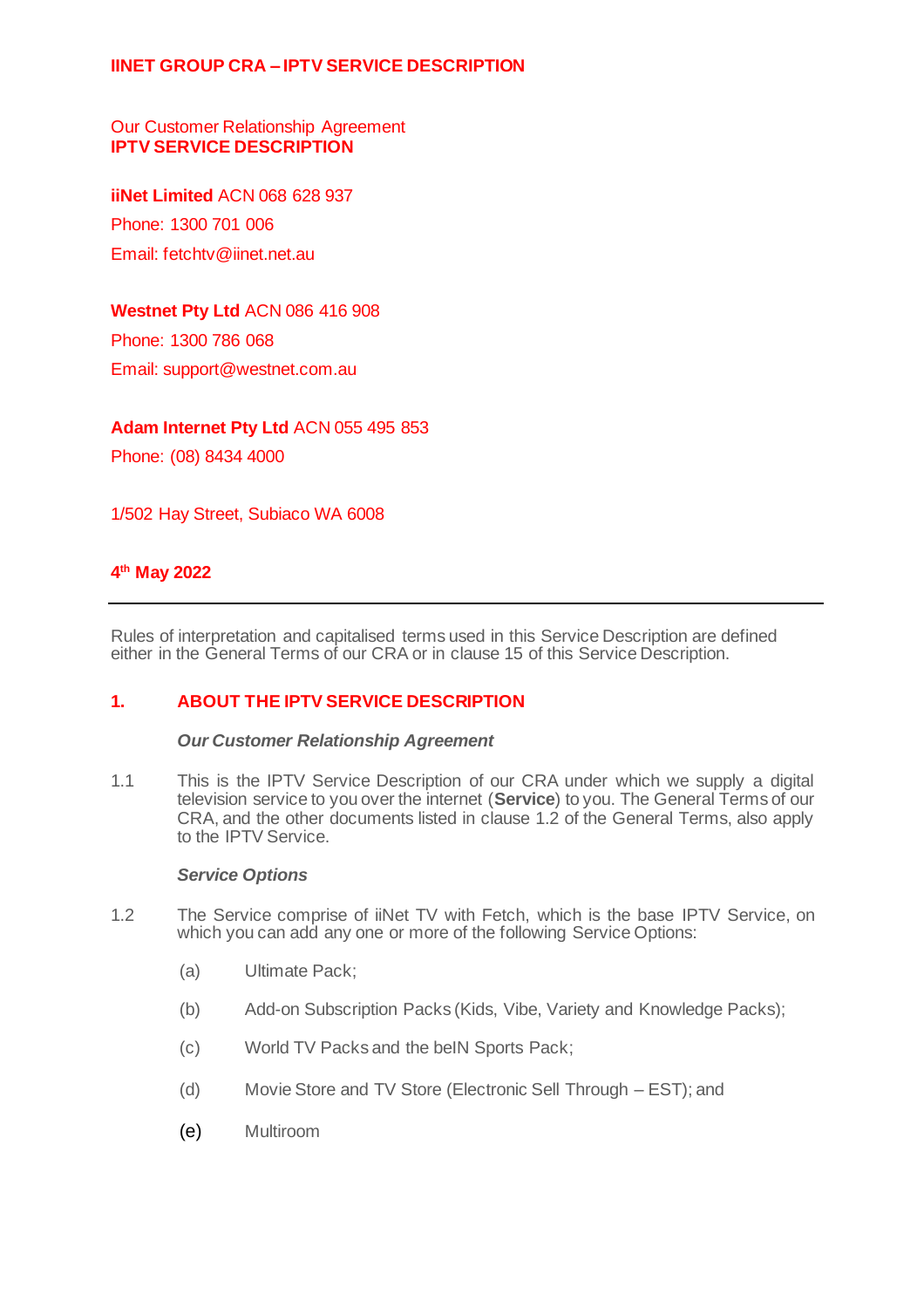# **2. THE IPTV SERVICE**

### *What is the IPTV Service?*

2.1 IPTV is a Service through which digital television is delivered over the Internet to a Premises in Australia, and may include services such as live television, time-shifted programming, Video On Demand Content and interactive applications. The Service is accessed using a Set Top Box.

### *Contract Term*

- 2.2 Unless you withdraw your Application in accordance with clause 5.4, your agreement with us (our CRA) commences when we accept your Application.
- 2.3 We will provide, and you must acquire, the Service in accordance with our CRA for at least the Contract Term specified in your Application. You may cancel the Service during the Contract Term but you may be required to pay a Break Fee as set out in the Pricing Schedule. After the Contract Term, we will continue to provide the Service until it is cancelled in accordance with our CRA.

# **3. ELIGIBILITY FOR THE IPTV SERVICE**

### *Service Qualification*

- 3.1 To be eligible for the Service, you must meet the Service Qualification requirements (see clauses 3.3 to 3.15) before we can accept your Application. If you do not meet these requirements, you will not qualify for the Service. These requirements may change from time to time (we will notify you in accordance with clauses 1.3 to 1.8 of the General Terms).
- 3.2 You must have approval from the owner of the Premises to install the Service.

# *Modem Qualification*

3.3 In order to receive the Service you must use a compatible modem. You may need to purchase a compatible modem from us as part of your Broadband Service.

# *Your Broadband Connection Qualification*

- 3.4 Your Broadband Service must by supplied by us and must:
	- (a) be HLS compatible, that is, any ADSL1, ADSL2 or Naked DSL, VDSL, NBN service (FTTP, FTTB/N, HFC or NBN Fixed Wireless);
	- (b) be capable of speeds greater than 3.5 Mbps for the base iiNet TV with Fetch service (and incremental 3Mbps for any subsequent Service Options added to your subscription); and
	- (c) meet any other service qualifications that we may consider necessary.
- 3.5 Qualification of your Broadband Service can only be estimated at the time of your Application and is subject to a full Serviceability Check upon activation of the broadband connection.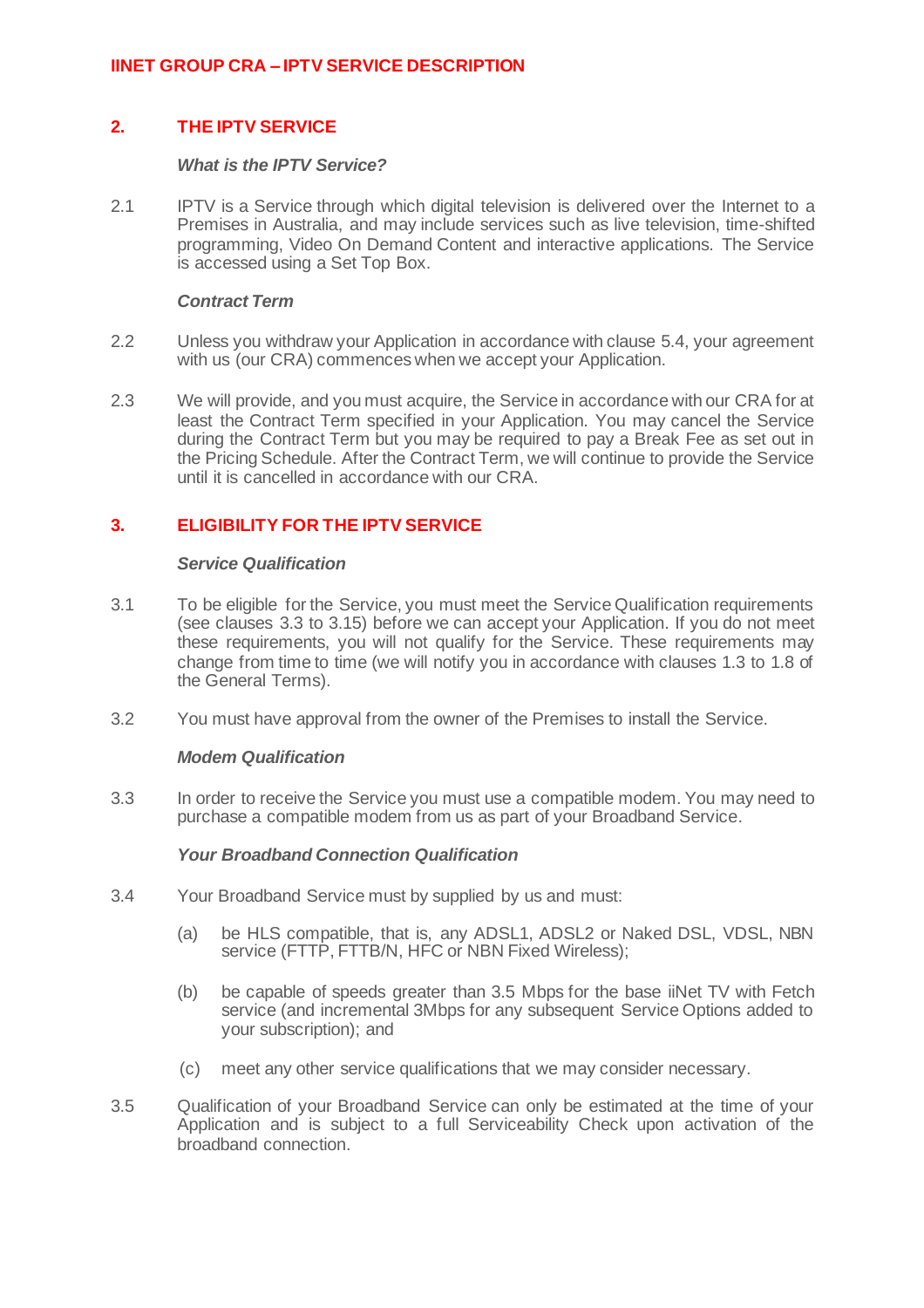## *Equipment Connectivity Qualification (Generation Three Set Top Boxes)*

#### *WiFi*

3.6 Generation Three Set Top Boxes come with built in Wi-Fi connection (802.11 b/g/n/ac, 2.4GHz/5GHz). You will be able to use this option if your modem is not close to your TV and you have reliable Wi-Fi in the room where your TV is. Where a reliable WiFi connection is not available alternative connection options are outlined below in 3.7 to 3.8.

#### *Ethernet*

3.7 This is the most reliable connection option if you can run the supplied 1.5-meter Ethernet cable directly from your modem to your Set Top Box. For greater distances, you can use your own Ethernet cable, but you are responsible for any equipment supplied by you.

#### *Power Line Converter*

- 3.8 If the distance between your modem and the Set Top Box is greater than 1.5-meters, and the room where your TV is does not have a reliable Wi-Fi connection, you may use a Power Line Converter. You can purchase a Power Line Converter from us or you can use your own Power Line Converter, however you are responsible for any equipment supplied by you.
- 3.9 In order to ensure your cabling configuration is correct and meets the requirements for Service Qualification you may use, at your own discretion and cost, a professional cable installer.

#### *Important information about Power Line Converter*

- 3.10 A Power Line Converter may be less effective in homes with multiphase wiring. Your modem Power Line Converter and your Set Top Box Power Line Converter must be on the same phase.
- 3.11 The use of other electric household items can have an impact on your electrical circuit and may degrade the quality of the Service.

#### *Television Qualification*

3.12 The Television that you intend to use with the Service must have a spare HDMI for the Set Top Box.

#### *Digital Free to Air Qualification*

3.13 Digital Free to Air channels are accessed via an external antenna connection, provided by you. To qualify for the Service, your digital free to air reception must meet the required standard. The quality of your free to air reception may vary, and accessing these via the Service may not improve this quality. If the reception of your free to air needs to be improved, you will need to arrange this at your own cost (for example, repositioning of the antenna, installing an amplifier, installing new cabling or upgrading your antenna).

#### *Expected Line Capacity*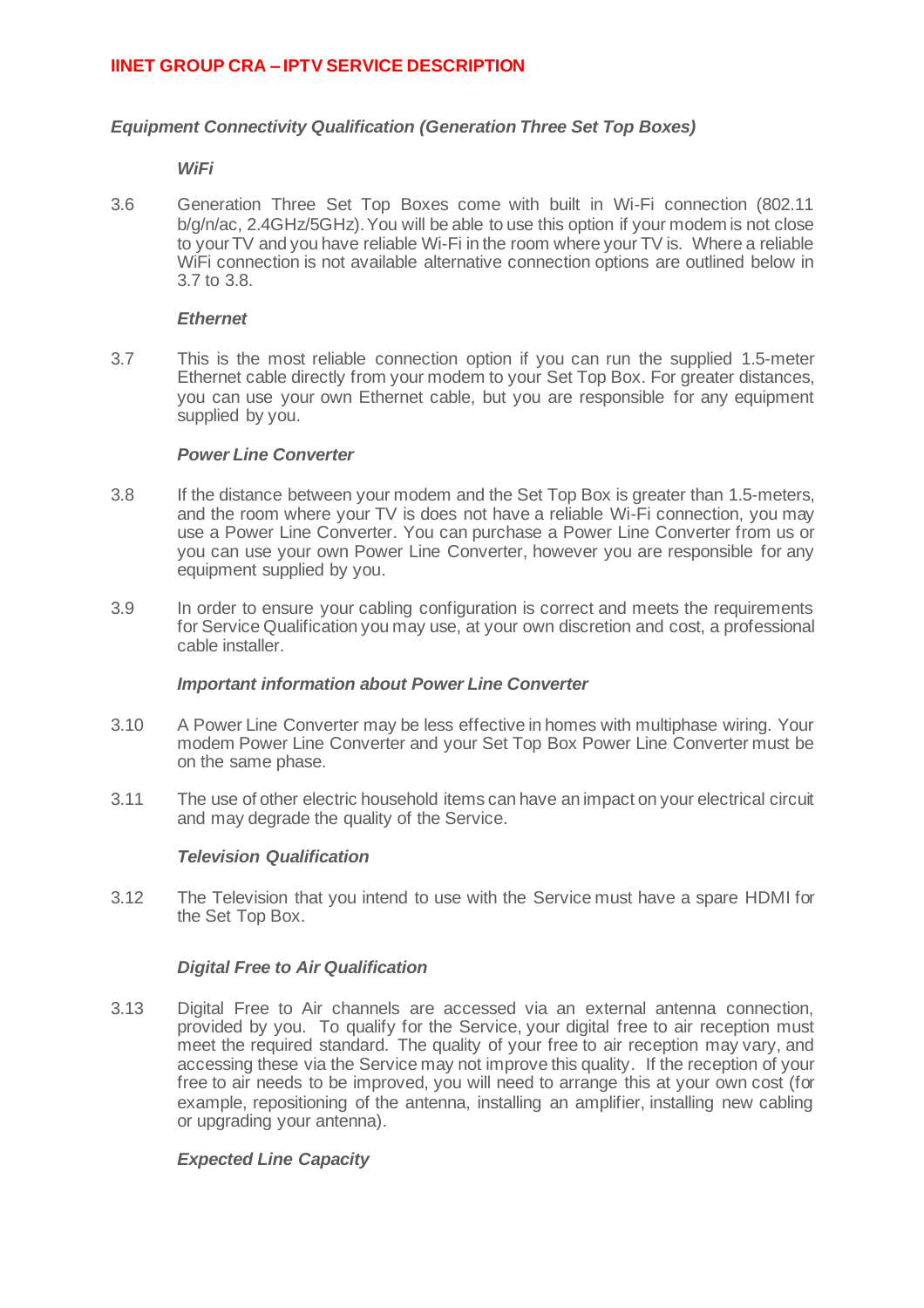3.14 We will need to test the capacity and stability of your line to determine whether you qualify for the Service.

#### *Serviceability Conditions*

- 3.15 The Service is only available if your Premises meets the following conditions (which may change from time to time):
	- (a) the capacity of your Broadband Service must meet the minimum requirements to support the Service;
	- (b) the line attenuation of your Broadband Service must meet the minimum requirements; and
	- (c) you have the correct and working equipment required for the Service (for example, Television, appropriate modem, adequate supply of electricity).
- 3.16 If at any time you no longer meet the Service Qualifications, we may restrict your access to, suspend or cancel the Service in accordance with clause 10.1.

### *Customer experience of HLS technology*

- 3.17 Regardless of the capacity of your Broadband Service, you will receive your Service via HLS technology.
- 3.18 IPTV delivered via HLS traffic is not prioritised over general data. This means that video quality of the Service delivered via HLS technology could be affected by general bandwidth use of the Broadband Service. The video quality rate shifts automatically depending on the available bandwidth at the time of streaming. If there is not sufficient bandwidth to maintain a video stream, the stream will cease and a message will be displayed On-Screen notifying you that there is currently not enough bandwidth to maintain streaming.

# **4. EQUIPMENT**

#### *The Equipment*

- 4.1 To use the Service you must have a Television, modem, Broadband Service, Fetch TV Equipment and associated Cabling. The Fetch TV Equipment are supplied with the Service and does not include any other equipment such as modem, Television or other display screen, or Power Line Converter
- 4.2 When we accept your Application, we will order and deliver the equipment specified in your Application. We may delay delivery until all of the equipment in your Application are available and can be delivered as a single package to the address nominated in your Application.
- 4.3 You agree that from time to time, we may require access to the Fetch TV Equipment for any reason relating to this Service including, but not limited to, inspecting the Fetch TV Equipment, installing or maintaining additional equipment and to provide technical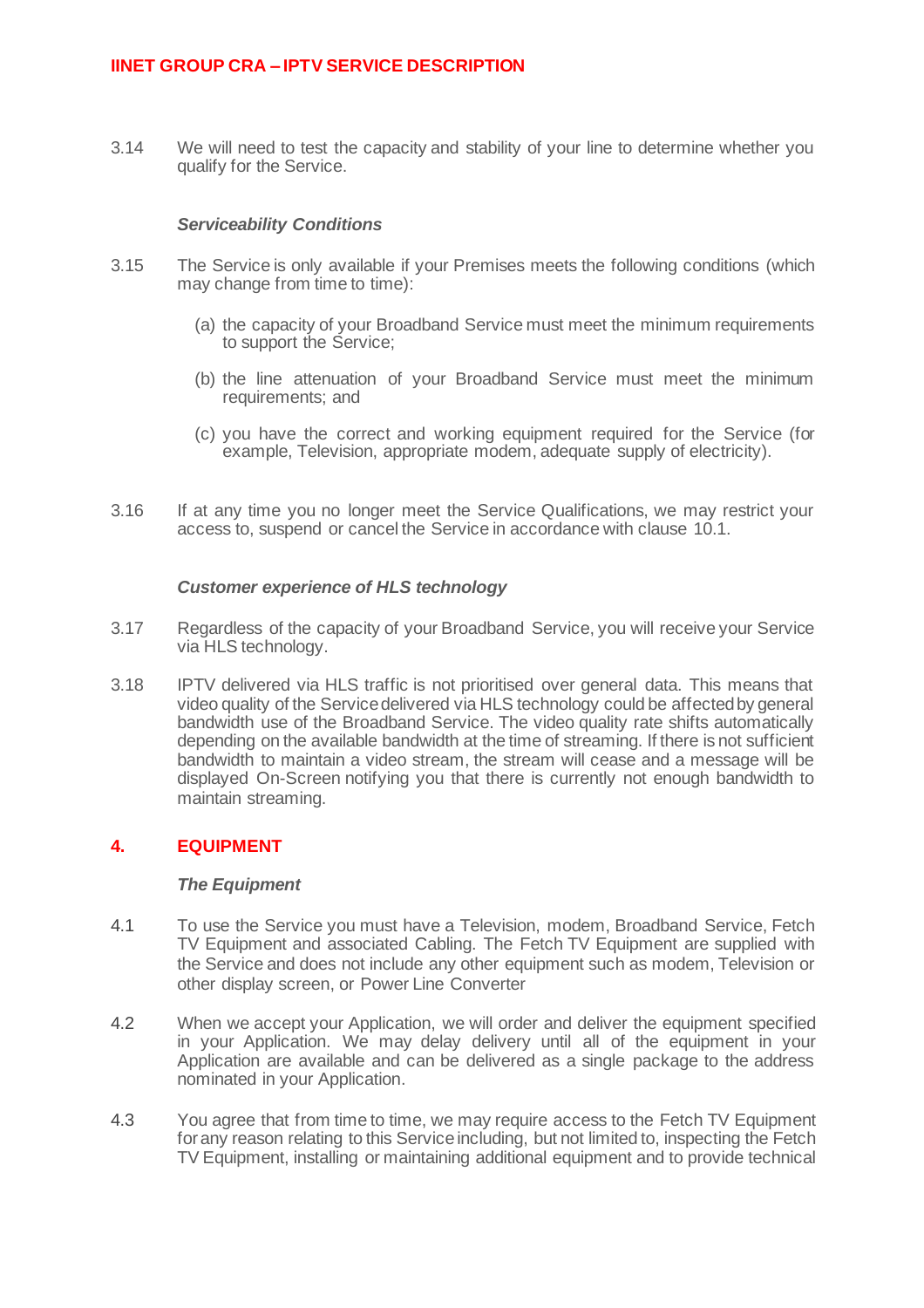support to you.

### *Installation*

- 4.4 You will need to have pre-installed any hardware associated with your Broadband Service before you can receive the Service.
- 4.5 Installation of the Fetch TV Equipment and any associated hardware is your responsibility. You must install the Fetch TV Equipment and hardware according to the instructions provided. You must activate your Service before the Service will work.

### *Activation*

- 4.6 The Service charges will accrue from Service Commencement Date which is the earlier of the date that you activate the Service by following the On-Screen instructions, and the date you access the Service through the Fetch TV Mobile Companion.
- 4.7 Upon activation, we will perform a diagnostic test. We record the result of that diagnostic test for the purpose of providing you with technical support.
- 4.8 You or any other person you allow or authorise to use the Fetch TV Equipment must:
	- a) use the Fetch TV Equipment in accordance with the instructions provided with the Equipment, this CRA and any other reasonable instructions we provide from time to time;
	- b) maintain the Fetch TV Equipment in good, usable condition (fair wear and tear excepted) at all times whilst in your possession or control; and
	- c) not connect to, use or authorise the use of any equipment or device which may split, record, re-encode or affect the Fetch TV Equipment or the Service; and
	- d) not tamper, override or interfere with any copyright protection device or process that we or our Supplier use in connection with the Fetch TV Equipment or the Service;

# **5. TERMS APPLICABLE TO ALL IPTV SERVICES**

### *General Terms & Conditions*

- 5.1 You must be at least 18 years of age to apply for the Service. Your Application must pass a Serviceability Check before it is accepted by us.
- 5.2 The Service will be delivered to your Premises which must be in Australia.

#### *Licence to use*

5.3 Your use of any Software provided by us is subject to the terms and conditions of any end user licenses or other agreements which are required by the owners of the Software and that we have brought to your attention at the time of your Application or via the Service.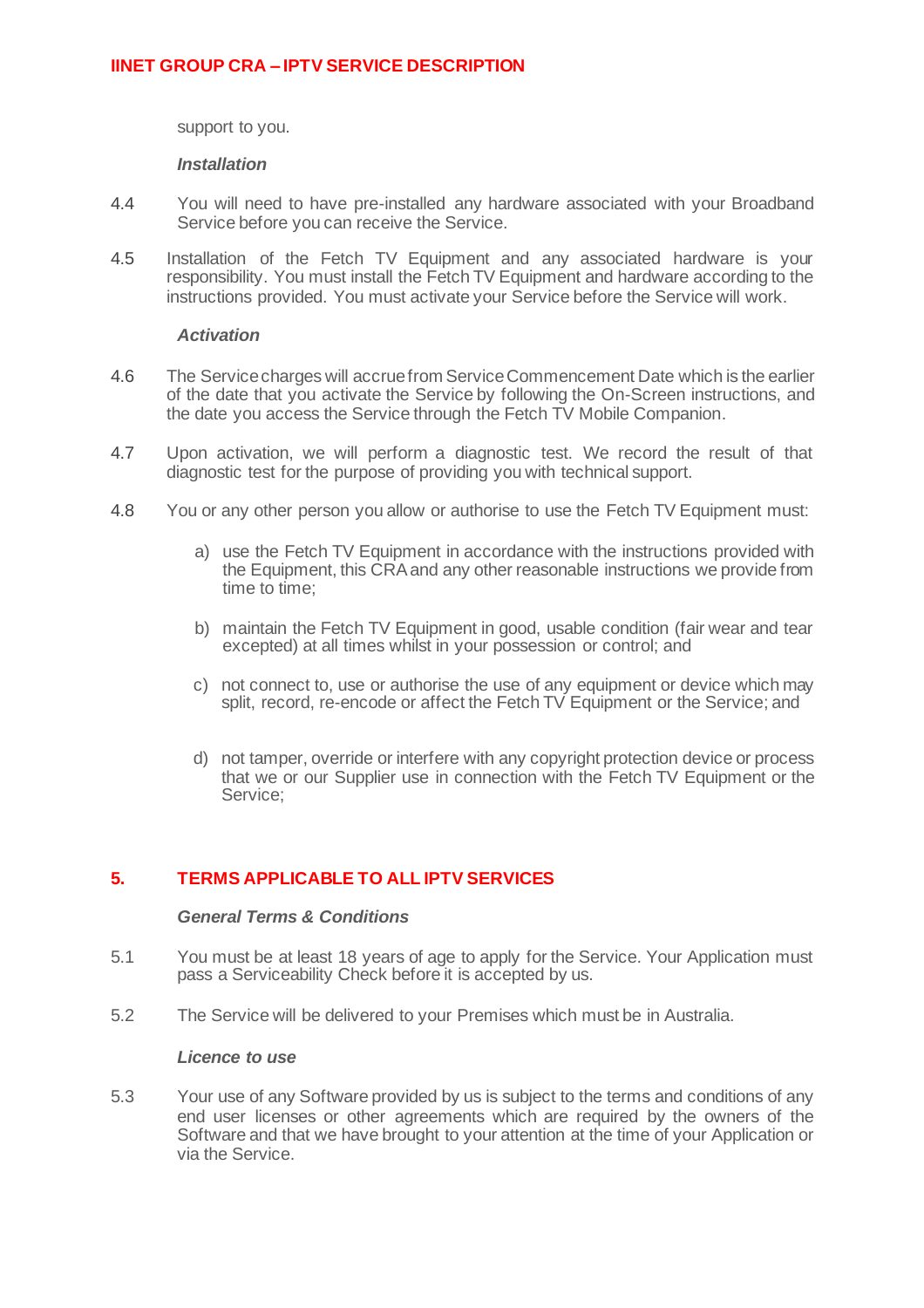### *Withdrawing an Application*

- 5.4 If you have not already activated the Service, you can withdraw your Application by making a request to us within 21 days of the date of your Application.
- 5.5 You cannot withdraw your Application if you have already activated the Service. You can request to cancel the Service under 10.3 to 10.5.
- 5.6 If your request to withdraw your Application is accepted by us, you will still be charged for the Fetch TV Equipment unless it is returned to us in as new condition within 21 days. Where we receive the returned Fetch TV Equipment in as new condition, we will refund the cost of the hardware, minus any associated delivery and return costs.

### *Recordings*

- 5.7 Recording only applies if your equipment supports the recording of content. You acknowledge and agree that:
	- a) Some interactive material on the service may not be recordable;
	- b) You may only use the recording functionality of the Equipment for the purpose of viewing programs at your Premises at a more convenient time;
	- c) Any programs that you have recorded to your Equipment may be erased and irretrievable from the Equipment for any reason including, without limitation, in circumstances of severe weather and or power surges;
	- d) We or our suppliers may erase any program recorded by you for any reason. This includes, for example, if we are required to do so by our content suppliers of if we need to reformat your Equipment, or if we become aware that you are using the Equipment otherwise than in accordance with this agreement;
	- e) We and our suppliers will not be liable to you for any programs or other personal content that are erased or cannot be retrieved from your Equipment; howsoever caused; and
	- f) We may download content and / or features to your Equipment from time to time. You acknowledge and agree that this may affect the total amount of space available to you for recording programs. We may restrict the ability to record some VOD and pay-per-view programs. Any VOD or pay-per-view programming that may be recorded will be deleted at a time specified by us. You will be notified of the relevant time when you purchase the VOD or payper-view program.

#### *Electronic Program Guide*

- 5.8 All Content listed in the Electronic Program Guide is the property of us or the Content Supplier.
- 5.9 You must not use the Electronic Program Guide or any part of it for any reason other than for use with the Service. You must not sell, lease, sub-licence, lend, upload,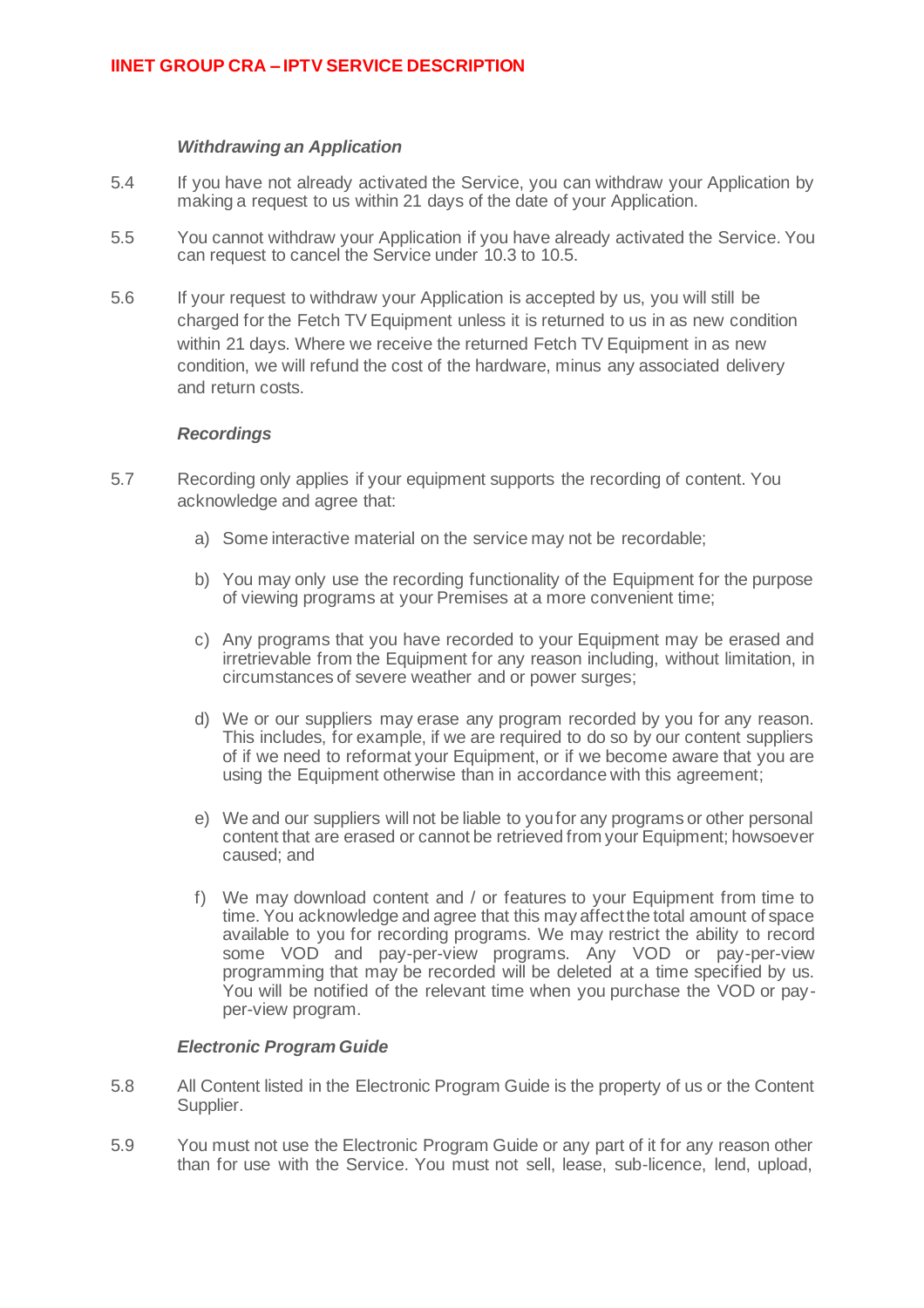download, communicate or distribute it or any part of it to any other person.

5.10 We do not guarantee you the accuracy of any Content, including the Electronic Program Guide. We reserve the right to make changes to the Electronic Program Guide at any time without notice to you, but we will use reasonable endeavours to provide you with as much notice as practicable.

#### *Video on Demand & Pay per View*

- 5.11 Video on Demand and Pay per View gives you the ability to rent Content (**Rental Content**).
- 5.12 You will be advised of the cost of the Rental Content at the time of purchase. Once you confirm the purchase you cannot cancel the purchase. However, if the Rental Content is cancelled by us or the Supplier prior to broadcast you will not be charged for that purchase.
- 5.13 Rental Content is only available for the number of view(s) or for the period of time prescribed by that purchase. After that prescribed period or number of view(s), the Rental Content is no longer available unless you re-purchase it.
- 5.14 Rental Content is streamed to your Set Top Box and may result in data usage. You should refer to your broadband plans to see if this counts towards your monthly data quota.
- 5.15 Pay Per View events are provided by certain PPV Providers available on a pay per view basis from time to time. To access the PPV event, you must pay a specific fee in order to obtain access to view the specific PPV event as a pre-determined time.
	- a) Once you have committed to purchase a PPV event, you cannot cancel or reverse the purchase transaction and you will not be entitled to a refund if you decide you no longer wish to access a PPV event. If you purchase whilst the PPV event is live, you can only view from time of purchase. You cannot record r replay PPV events.
	- b) All PPV events are subject to change: PPV events are live events and by their very nature, not only are the outcomes unknown, but neither iiNet, our Wholesale provider nor the PPV Provider can guarantee the appearance of any participant whether advertised as appearing at a PPV event or not. The PPV provider will endeavour to advise subscribers of any changes they become aware of to the advertised line up for a PPV event but as PPV events are live and supplied by 3<sup>rd</sup> parties the appearance of a particular participant is always subject to change. The PPV Provider reserves the right to discontinue any aspect of the PPV event at any time.
	- c) Your right to access and view PPV events is on the following basis:
		- i. By agreeing to purchase a PPV event you are granted a limited, nonexclusive and non-transferable licence by the PPV Provider to view the PPV event on the Authorised Devices on which you access your Fetch service and other wise subject to the Terms and Conditions which govern your access to and use of Fetch
		- ii. You must not distribute in any medium and part of the PPV event without written authorization from the PPV Provider. Fetch may or the PPV Provider may require Fetch to (or your Internet Service Provider to) immediately terminate your access to the PPV event if, under appropriate circumstances, you are determined to be in violation of the Terms of Use or of any relevant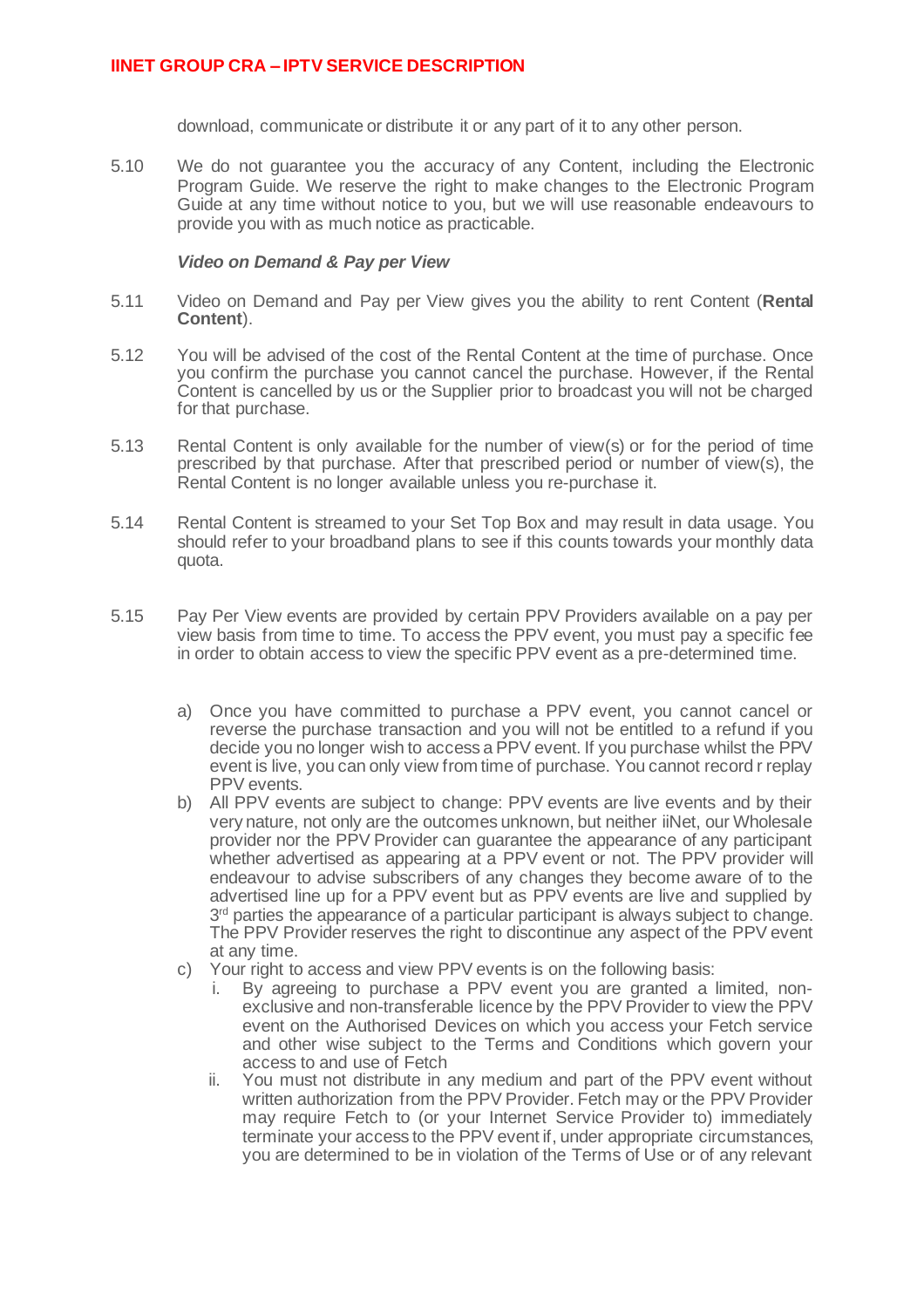law, rule or regulation or you have engaged in conduct that the PPV Provider or Fetch considers to be inappropriate or unacceptable, at any time, without prior notice and in its sole discretion.

## *Movie Store and TV Store*

- 5.16 You may purchase long term access to certain Content (**Purchased Content**) via the Movie and TV Store for viewing at any time on your Authorised Devices (such as your Set Top Box, or mobile telephones and tablets that uses the iOS or Android operating systems and are registered to your Fetch subscription account).
- 5.17 Purchased Content through the Fetch TV Movie and TV Store is only available to customers of Fetch TV who are in Australia and therefore Purchased Content may not be viewed outside Australia. The IPTV service utilises geo-filtering technology and therefore, if you are located outside Australia, you will not be able to view your Purchased Content or access the Fetch TV Movie and TV Store.
- 5.18 By purchasing Purchased Content from the Fetch TV Store and Fetch TV Movie Store, Fetch TV grants you a limited licence to stream the Purchased Content to your Authorised Devices (in accordance with the Fetch TV Usage Rules) during a period which commences from the date you purchase Purchased Content and concludes with the termination of your Service. This licence is not transferable by you to anyone else and is always subject to your compliance with these terms.
- 5.19 Your licence to access Purchased Content IS NOT PERMANENT OR UNLIMITED. To continue to access your Purchased Content, you must meet the following conditions:
	- (a) Your access to the Purchased Content is through the Fetch TV Movie and TV Store;
	- (b) Your access to your Purchased Content is subject to you remaining a subscriber to your Service. If your subscriber account is terminated or suspended, you will lose access to your Purchased Content. Even if you start a new account at a later time, you will not be able to access the Purchased Content from your first account, and you acknowledge and agree to this; and
	- (c) You understand and agree that the Purchased Content you receive through the service such as movies, images, artwork and other copyrightable materials (**Content**) is licensed by our Content Provider or its affiliates. The Content you receive through the Service, including the copyrights in the Content, are owned by the Content Providers and/or their licensors, and are protected by the copyright laws of the United States, as well as other intellectual property laws and treaties. FetchTV, Content Providers and Content Providers' licensors do not transfer any title, right or interest to or in the Content to you.

#### *Multiroom*

5.20 This Service Option allows for up to three Set Top Boxes to be added to a single Broadband Service in accordance with 3.15 under one household account. The Multiroom Service Option requires: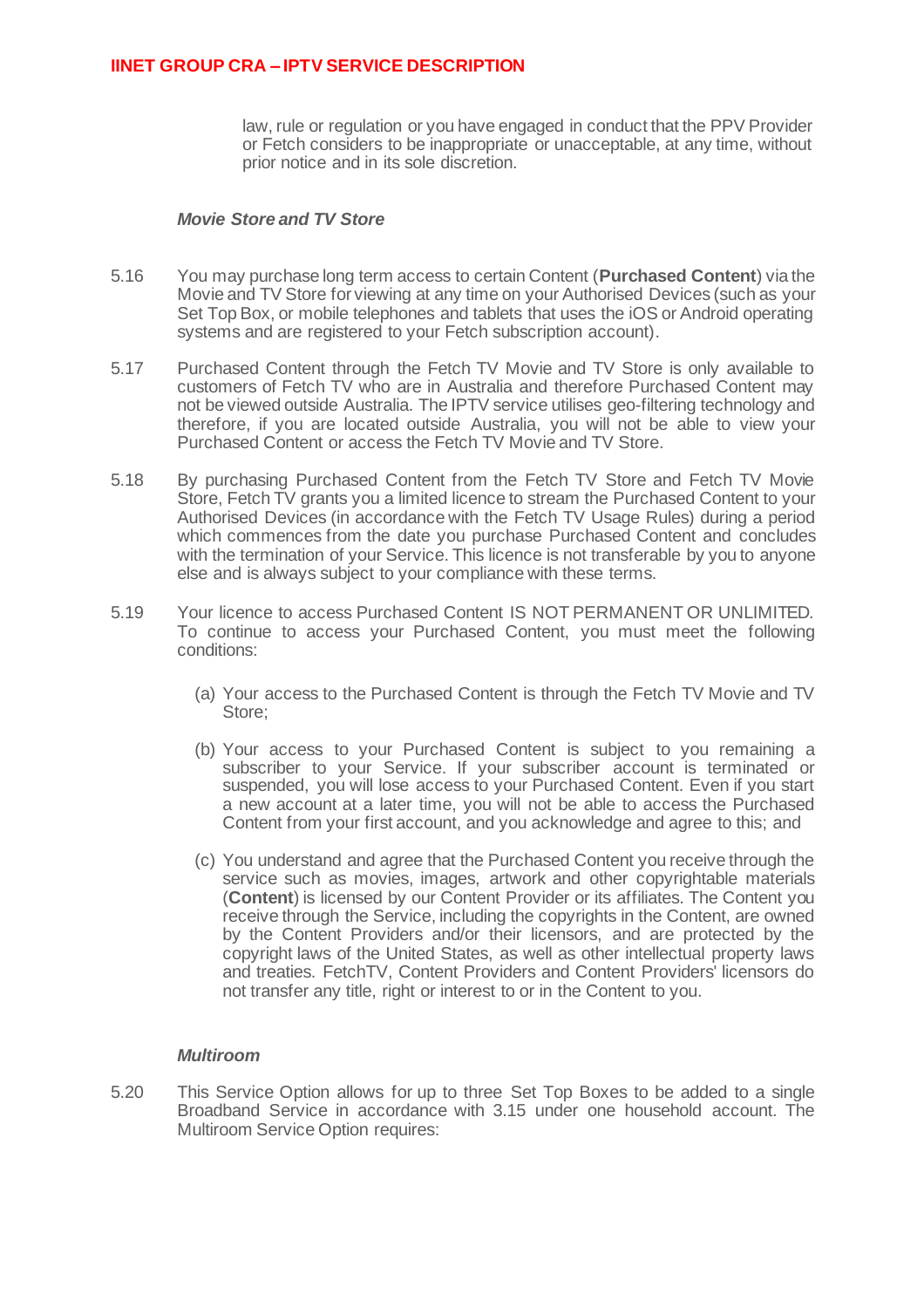- (a) all associated Set Top Boxes to be at the same physical address and are all located on the same Local Area Network (LAN)
- (b) that you allocate an incremental 3Mbps per device for optimal viewing experience

### *Standard and High Definition Viewing*

- 5.21 The ability to view Channels in standard or High Definition depends on a variety of factors including:
	- (a) the technical capability of your Television;
	- (b) the capacity of your broadband connection; and
	- (c) the Service Options selected by you.

### *Interactive Services*

5.22 The Service features additional interactive Services that may change from time to time. Interactive Services may be owned by third party providers and as such are subject to the terms of use of the specific interactive Service provider, in addition to the terms set out in this IPTV Service Description. Neither we, nor Fetch TV are responsible for the content made generally available by third parties on the Internet and which may be accessed by you through your use of the interactive Services.

#### *Digital Free to air channels*

- 5.23 To receive all digital free to air Channels your nominated address must be able to receive a digital signal that can be checked at www.freeview.com.au or www.digitalready.gov.au.
- 5.24 Free to air Channels received through the Set Top Box do not form part of the Service and neither we, nor Fetch TV are responsible for the content or reception quality of free to air Channels received.

#### *A-la-carte channels*

5.25 The iiNet TV with Fetch has access to additional channels for an additional fee as set out in the Pricing Schedule. A-la-carte channels are purchased in 1 month minimum blocks.

#### *Parental Controls*

5.26 You are responsible for supervising use of the Service to ensure that inappropriate Content is not accessed by minors (under the age of 18 years). Such supervision may include use of parental controls available through the Service. We are not responsible for any inappropriate Content that may be viewed by a minor except to the extent that the viewing results directly from our own negligent act or omission. You acknowledge and agree that Fetch TV also is not responsible for any inappropriate Content that may be viewed by a minor except to the extent that the viewing results directly from Fetch TV's own negligent act or omission.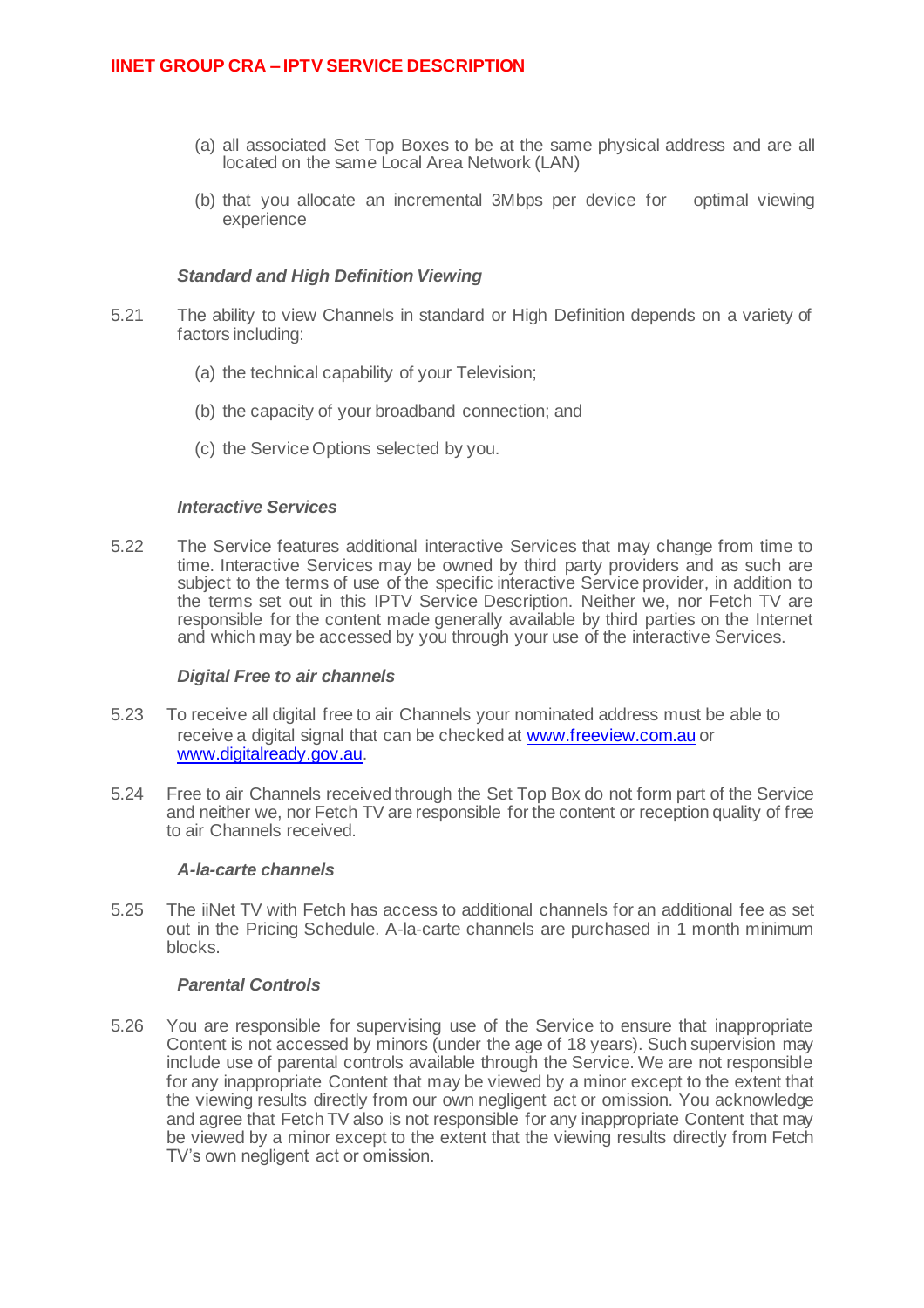- 5.27 Some programs require you to enter a Personal Identification Number to access them. Please refer to the On-Screen instructions on how to setup and change your Personal Identification Number as the instructions may change from time to time.
- 5.28 It is your responsibility to keep your Personal Identification Number confidential. We do not accept any liability for the unauthorised use of your Personal Identification Number.

### *Other information about the IPTV Service*

5.29 Unless you are on an eligible Broadband Service plan (as detailed on the Website), all IPTV Content related traffic (excluding free to air) is counted towards your monthly download allowance.

*How much mobile data is used when I watch a streaming video through Fetch App?* 

5.30 Streaming videos over 3G/4G will count towards your normal mobile data usage. Excess charges may apply when you exceed your monthly quota. Please check your mobile carrier for mobile excess charges.

# **6. IINET TV WITH FETCH SPECIFIC DETAILS**

- 6.1 iiNet TV with Fetch Service features:
	- (a) One Digital Free To Air Tuner
	- (b) Electronic Program Guide
	- (c) Video On Demand
	- (d) Interactive Services (a selection of web applications)
	- (e) Multiroom compatibility

Plus these optional Add On Packs for additional interactive applications and Linear Channels:

- (f) World TV Packs and the beIN Sports Pack;
- (g) Ultimate Pack;
- (h) Add-on Subscriptions Pack (Kids, Vibe, Variety and Knowledge); and
- (i) Movie and TV Store

#### *Fetch TV Mobile Companion App*

6.2 The Service offers a Fetch TV Mobile Companion App on compatible IOS and Android devices. The Fetch TV Mobile Companion App allows control of the Service and a range of features that includes activating the Service, watching Purchased Content, connecting to your Set Top Box and more. Not all Content is available on the Fetch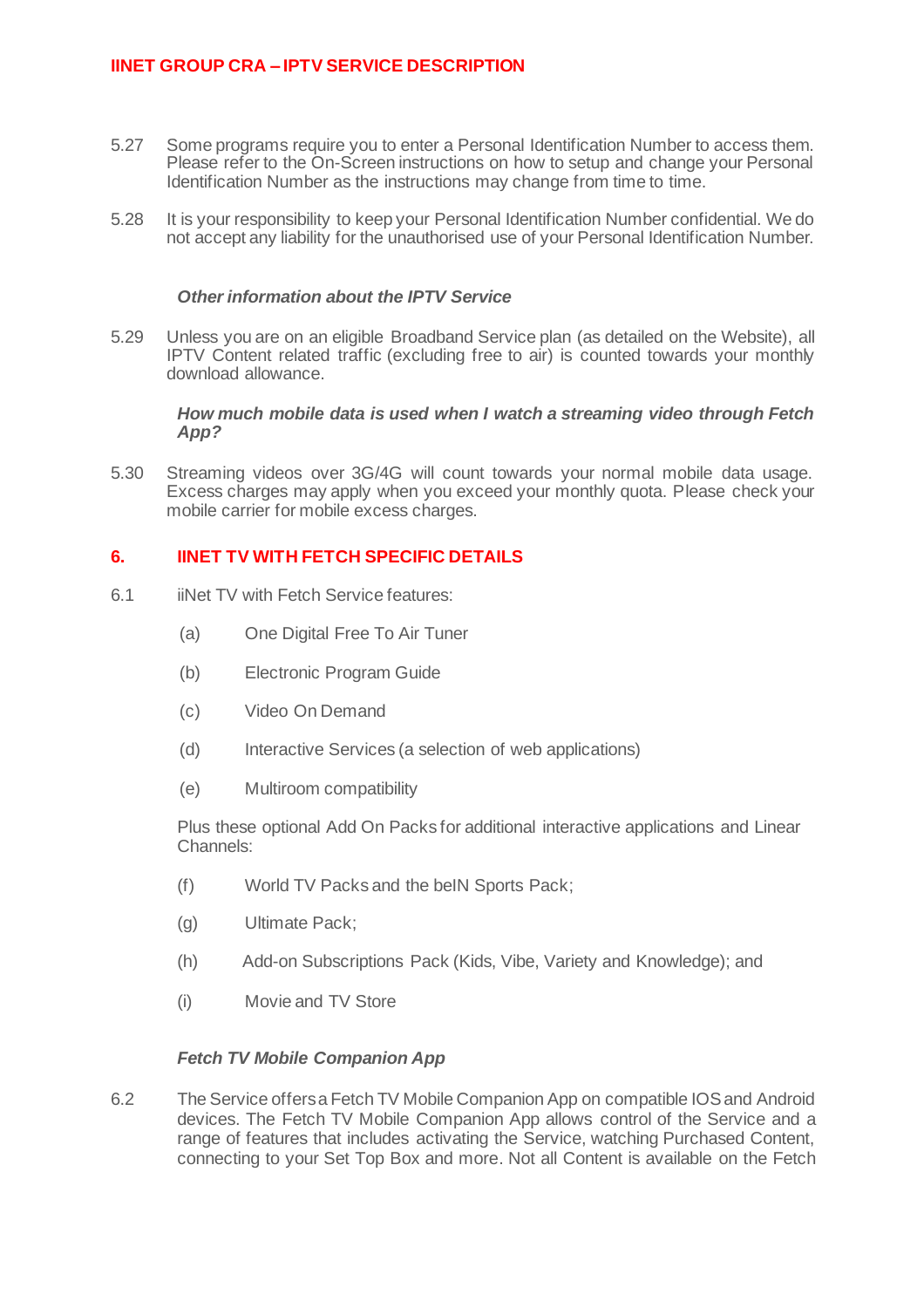TV Mobile Companion App, and the functionality of the App is subject to change.

- 6.3 Fetch TV grants you a non-exclusive and non-assignable sublicence to stream Content on up to five (5) other, registered Authorised Devices. Fetch TV may also make available the ability to download certain content to your Authorised Devices. You may substitute any one registered Authorised Device for another, up to a maximum of 10 registered Authorised Devices in any 12 month period. You are able to stream Content to one registered Authorised Device at any given time all for personal, non-commercial purposes. The delivery of the Content does not transfer to you any commercial or promotional use rights in the Content. All other rights in the Content are reserved to Content Providers, Content Providers' licensors and the copyright holder(s), and any other use is strictly prohibited.
- 6.4 Streaming channels and movies over 3G/4G will count towards your normal mobile data usage. Excess charges may apply if you exceed your monthly quota. Please check your mobile carrier for mobile excess charges.

# **7. INTERRUPTIONS**

#### *Interruptions to the Service*

- 7.1 The Service is delivered over a Broadband Service and will not work if your Broadband Service is not working correctly.
- 7.2 The Service quality may be affected in severe weather conditions including heavy rain, floods, electrical storms, and extreme heat.
- 7.3 If you experience any repeat or prolonged Interruptions to the Service please contact our Customer Service Centre on 13 22 58. You may be entitled to a rebate or refund for the period of Interruption in accordance with clauses 14.4 to 14.8 of the General Terms of our CRA. For the purposes of calculating a reimbursable Interruption, please refer to the Annexure to this Service Description. For the avoidance of doubt, no rebate or refund will be given where it is determined that the Interruption is attributable directly or indirectly to a fault with your particular Set Top Box (if this occurs, you may be eligible to exchange the Set Top Box).
- 7.4 You acknowledge and agree that all exclusions and limitations of liability in this IPTV Service Description and our CRA extend to and apply, where applicable, for the benefit of Fetch TV (in addition to us). However, if any extension and application of any of those exclusions and limitations of liability to Fetch TV contravenes any law, regulation or code of conduct, then the benefit of the affected exclusion or limitation of liability only extends to and applies for our benefit.

# **8. SERVICE CHARGES AND BILLING**

#### *Service Charges*

8.1 When you submit an Application for the Service (online or by telephone), you are committing to the Contract Term (if any) specified on our Website and in your Application. You must pay the charges for the Service set out in the Pricing Schedule, any other charges set out in your Application, and any fees that may arise under this CRA in accordance with the Pricing Schedule or the General Terms. Early termination fees may apply if you terminate the Service during the Contract Term; details of early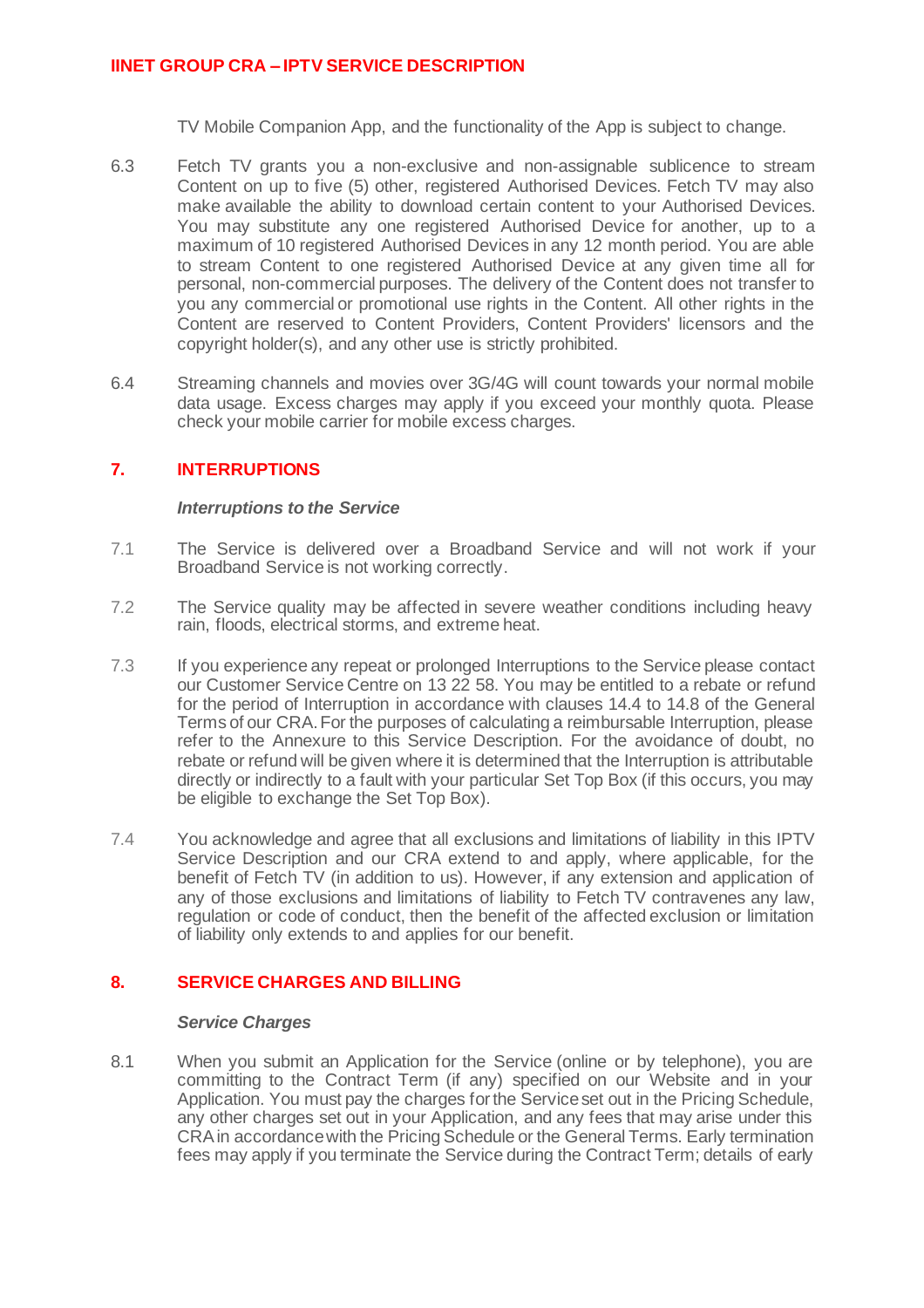termination fees (if any) are available on our website.

8.2 The charges for the Service will depend on the Service Features and characteristics selected by you in your Application.

#### *Billing*

8.3 We will bill you, and you must pay for the charges and fees for the Service in accordance with the billing period set out in the Pricing Schedule.

Monthly recurring charges (such as regular monthly access fees) are billed in advance, and usage-based charges (such as VOD) are billed in arrears. We reserve the right to bill in arrears in respect of items that have not been billed in advance (including for VOD services)

You will be charged for any Add-on packs you order at the rate shown on-screen for that order, from the date the Add-on is activated. If the monthly fee applies to your Add-On, you will be charged from the date the Add-On is activated to the end of the existing billing period, plus the next month's fee in advance. After that, monthly fees for Add-Ons will be payable monthly in advance.

Your bill will be electronically mailed to the email address you provide us from time to time via your Application, or updated via the member's section of our Website. Printed-paper invoices requested by you will incur a monthly fee as specified in the Pricing Schedule or such other fee as notified by us to you from time to time.

#### *Variations to the charges and fees*

8.4 We may vary the charges and fees payable for the Service at any time in accordance with clauses 1.3 to 1.8 of the General Terms.

#### *Commencement of the charges*

8.5 Service charges will accrue from Service Commencement Date (see clause 4.6).

#### *Payment*

- 8.6 You must pay the charges and any other applicable fees for the Service:
	- (a) by an automatic debit payment from your credit card or nominated bank account; or
	- (b) by an acceptable method as described on your invoice.
- 8.7 If you provide us with your credit card or bank account details for the purposes of paying for the Service, we may:
	- (a) charge all Service charges to your credit card or bank account on a monthly basis from the applicable date referred to in clause 8.4;
	- (b) disclose your credit card or bank account details to, and obtain information from, any credit reporting agency or credit card or bank account issuer to verify the credit card or bank account details and perform a credit assessment;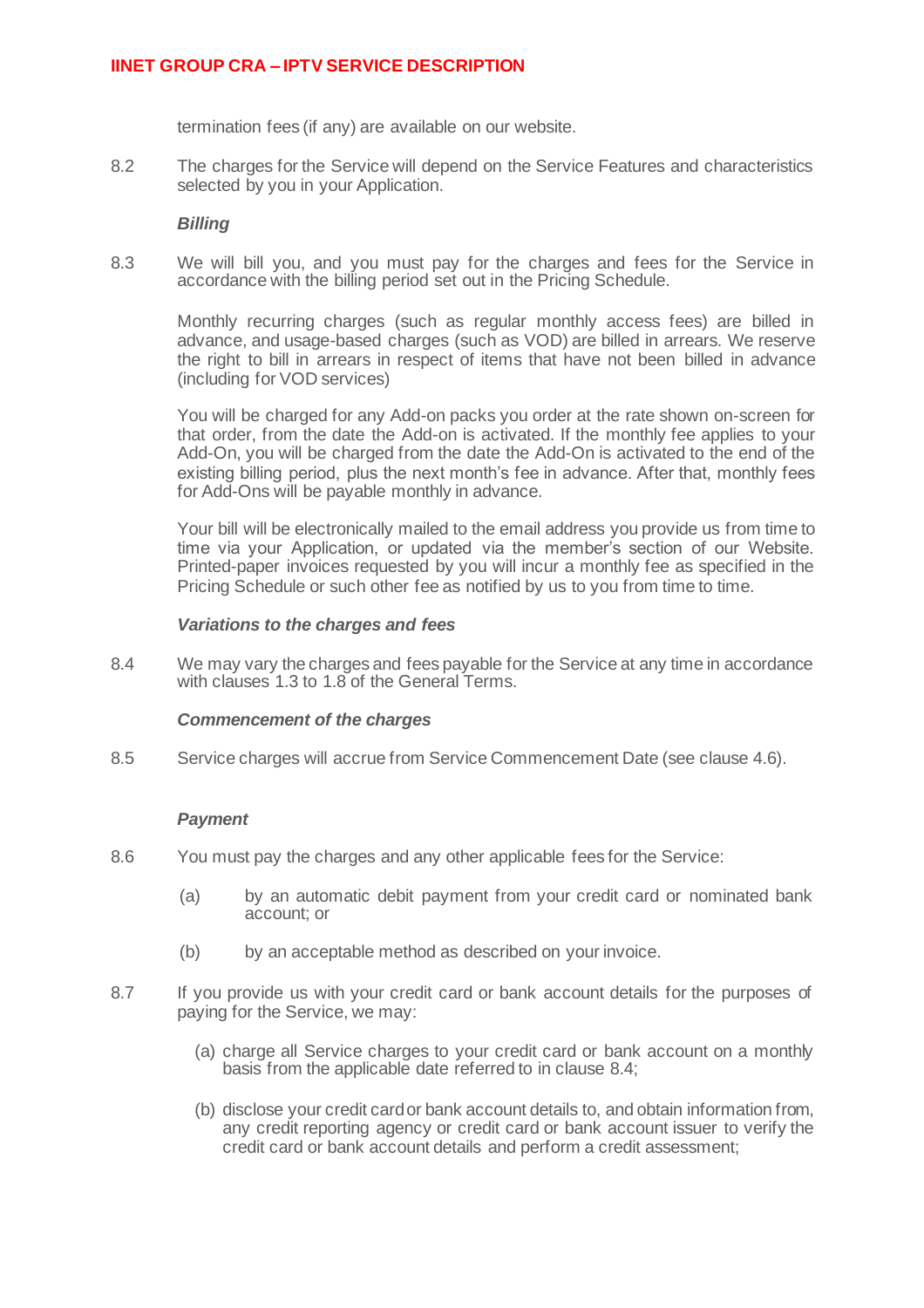- (c) take steps to verify that there are sufficient funds available on your credit card or bank account to pay for invoiced charges and fees;
- (d) charge any Break Fee payable by you to your credit card or bank account immediately when we receive notice of cancellation of the Service; and
- (e) charge any other applicable fees payable by you to your credit card or bank account immediately upon them becoming payable.
- 8.8 If the direct debit from your bank account, or from your credit card is declined for any reason we may impose a Decline Fee (as set out in the Pricing Schedule).
- 8.9 Subject to your right to later claim a rebate of your charges in certain circumstances pursuant to clause 7.3, you must continue to pay the charges for the Service even if:
	- (a) any of the Fetch TV Equipment or associated hardware is not working;
	- (b) you cease using the Service for any reason in circumstances where the Service is available for use; or
	- (c) the Service is unavailable or has limited availability, for an insignificant period due to a network or system outage.

#### *Movie Store and TV Store Credits*

8.6 We may from time to time offer you an opportunity to rent movies or purchase a specified number of TV episodes without paying the licence fee (**Credit**). Any such Credit is not transferrable, cannot be combined with any other offer and is not redeemable for cash. Specific terms applying to the use of Credits will be disclosed to you at each time of each offer.

# **9. PRIVACY & USE OF YOUR PERSONAL INFORMATION**

#### *Privacy Statement*

- 9.1 You acknowledge and agree that: We may collect, use and disclose your personal information:
	- (a) in accordance with clause 10 of the General Terms of our CRA and our Privacy Statement, a copy of which is available on our Website;
	- (b) for the purpose of complying with laws and applicable codes of practice, including by disclosing your personal information to regulatory authorities for that purpose;
	- (c) for the purpose of providing you with services ancillary to the Service, such as delivery of the Fetch TV Equipment, installation assistance and billing or technical support;
	- (d) for the purpose of notifying you On-Screen of any technical or billing management issues, including where a component of the Service is metered; and
	- (e) by transferring the personal information to Fetch TV on a case by case basis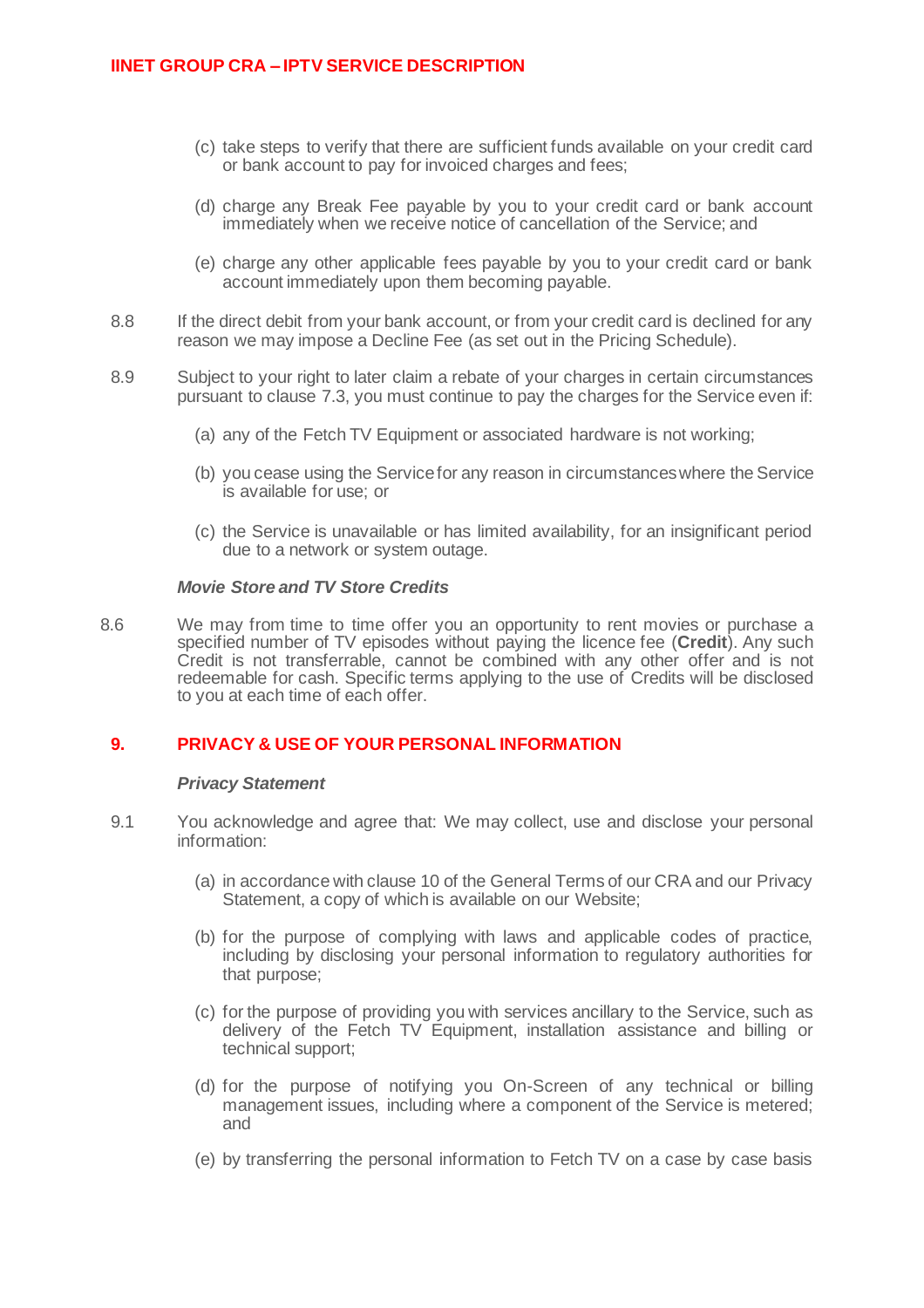so that it may use the information for one of the purposes listed at subclauses (c) to (d), where applicable.

- 9.2 Fetch TV may collect, use and disclose your personal information in accordance with the Fetch TV Privacy Statement which you may view On-Screen via the settings menu; and
- 9.3 We are not responsible for any unauthorised use of your personal information by a third party, including Fetch TV, where you have disclosed that information yourself to the third party, including via your use of the Service (for example, providing your credit card details to obtain goods through the Service). We recommend that you make yourself aware of the third party's processes for handling personal information (by reading their Privacy Statement if they have one), prior to disclosing your personal information.

### *Viewing Habits Data*

- 9.4 You acknowledge and agree that:
	- (a) Fetch TV may collect information from your Set Top Box about your viewing habits such as information that relates to advertising, programming, or other services that are viewed, used or accessed via the Service; and
	- (b) Fetch TV may aggregate and disclose Viewing Habits Data to us or other third parties (including for example, businesses that want to advertise via the Service) but this will not include information that identifies you personally to them.

# **10. SUSPENSION, CANCELLATION AND VARIATIONS TO THE SERVICE**

#### *Suspension or Cancellation by us*

- 10.1 We may restrict access to, suspend or cancel the Service:
	- (a) in accordance with Clause 12 of the General Terms of our CRA;
	- (b) if you fail to meet the Service Qualifications at any time during the Contract Term. If this is directly or indirectly attributed to you it will be treated as an event of suspension or cancellation in accordance with clauses 12.3 and 12.6 of the General Terms; or
	- (c) if we terminate an agreement with a wholesale Supplier of the Service. In this circumstance the suspension or cancellation will be treated as an event of suspension or cancellation in accordance with clauses 12.4(b) and 12.6 of the General Terms.
- 10.2 If we suspend or cancel your Broadband Service your Service will not operate.

### *Suspension or Cancellation by you*

10.3 You may cancel the Service at any time: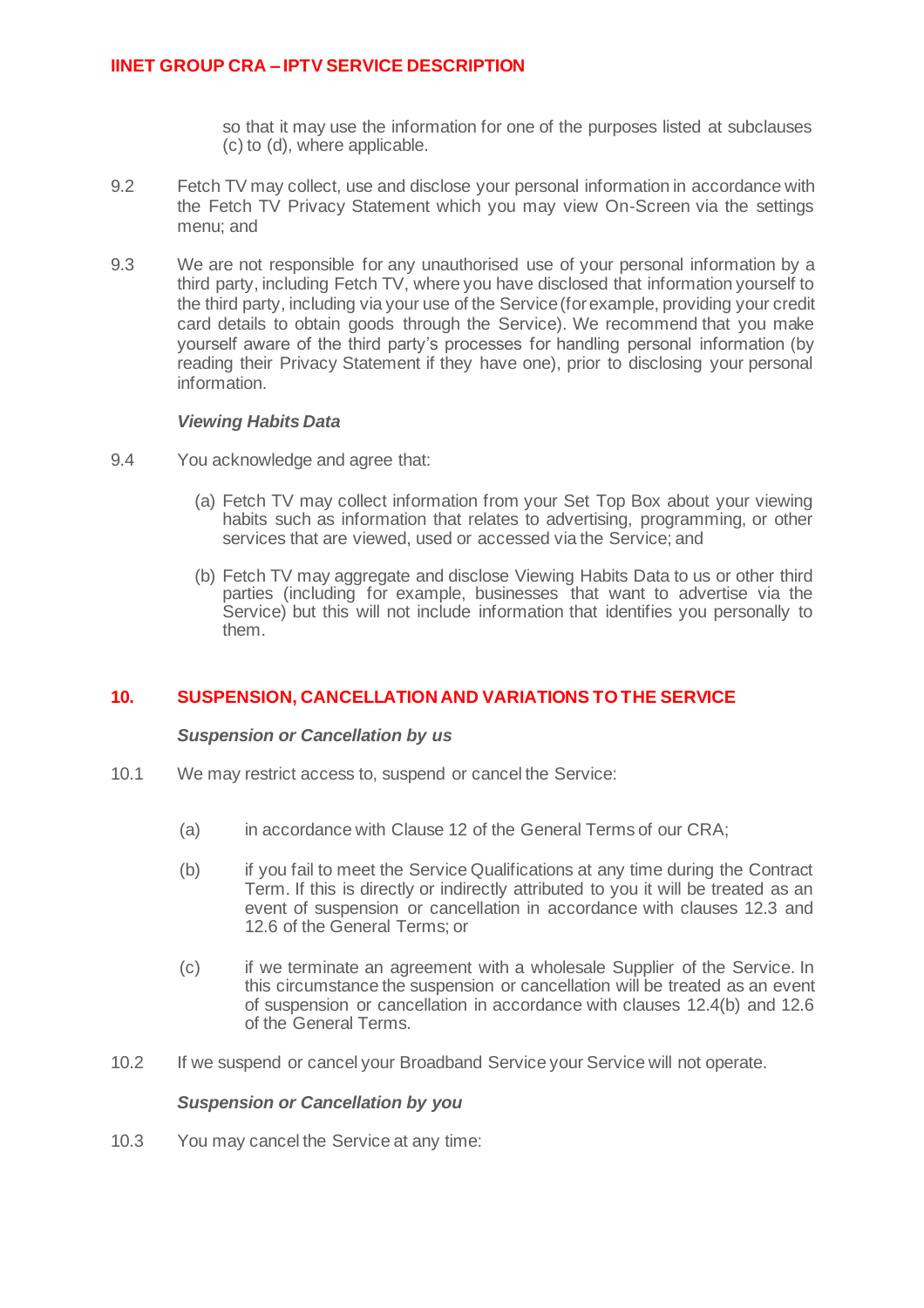- (a) in accordance with Clause 12 of the General Terms of our CRA; or
- (b) by providing us with 1 calendar month's notice in writing; early termination fees will apply if applicable.
- 10.4 If your Broadband Service is cancelled for any reason your Fetch TV Service will be automatically cancelled and early termination fees (if any) will apply in respect of both the Broadband service AND the Fetch TV Service.
- 10.5 You cannot suspend the IPTV Service.
- 10.6 If your Broadband Service is cancelled the hardware supplied as part of the Fetch TV service will also cease to work. Customers should note that hardware supplied as part of the Fetch TV Service is not transferable to other Fetch Alliance partners.

### *Variations to the Service*

- 10.7 We or our Suppliers may vary the Service from time to time including changing or withdrawing any channel, channel line-up, feature or functionality of the Service. Any variation of the Service will be undertaken in accordance with clauses 1.3 to 1.8 of the General Terms, supplemented by clauses 10.7(b) to 10.11 below.
- 10.8 Where reasonably practicable, we will provide you with at least 30 days' notice in relation to reductions in the channel line-up of a Service Option or withdrawal of other features or functionality of the Service. We will notify you by provide notice of the change on our Website, and one or more of the following methods:
	- (a) via the Electronic Program Guide on the Service;
	- (b) mail to the last address you have given us;
	- (c) email to the last address you have given us and provided you have agreed for us to advice you of changes by email; and/or
	- (d) a message on your next bill.

#### *Relocating the service*

- 10.8 If you wish to relocate the Service, you must give us 30 days prior notice by calling our customer support, but in any event you must let us know prior to moving or we may treat the move as notice to cancel the Service.
- 10.9 We cannot guarantee that the Service or a particular Service Option will be available at your new address. Your request for relocation is subject to a Serviceability Check and connection costs. If the Service is not available at your new address, your request for relocation will be taken as a notice to cancel the Service. If a Service Option is available at your new address and you decide not to take the available Service Option, your decision will be taken as a notice to cancel the Service.
- 10.10 If your Service can be relocated, within the Contract Term, then the Contract Term will continue at the new address and no Break Fee will apply.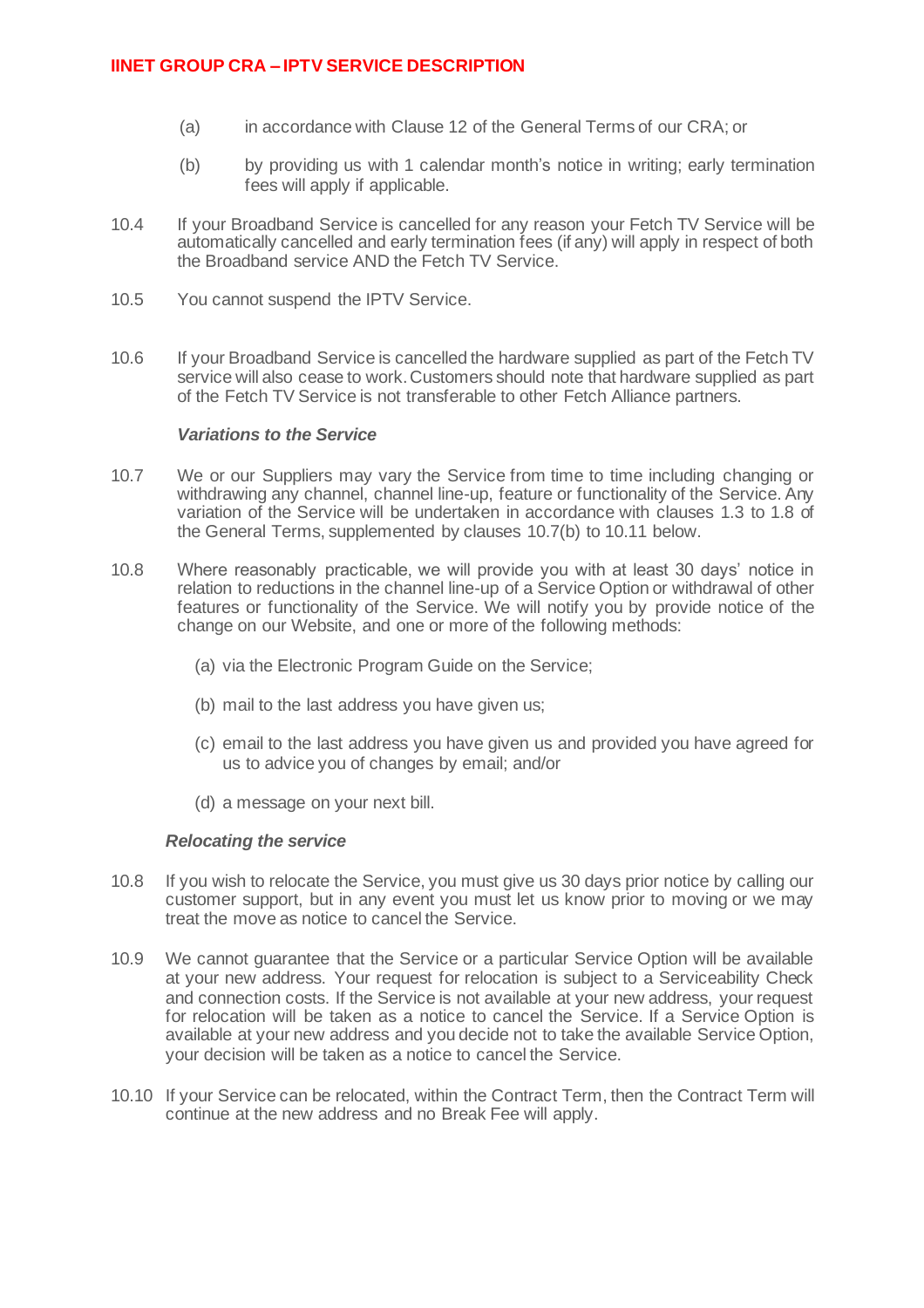# **11. CUSTOMER SUPPORT**

11.1 You can contact us for customer support services 24 hours per day, 7 days per week by calling or emailing us.

# **12. USE OF THE IPTV SERVICE**

#### *Acceptable use*

- 12.1 The Service is a residential service. It is for private, domestic use only. You must not use it as part of any business purposes.
- 12.2 You must ensure the Service is used in accordance with this CRA and the Copyright Policy, which can be found On-Screen via the "settings" menu.
- 12.3 You must not misuse the Service (**Unacceptable Use**). Examples of Unacceptable Use include but are not limited to:
	- (a) using the Service for commercial purposes such as:
		- i. reselling the Fetch TV Equipment or the Service;
		- ii. charging for the use of the Service;
	- (b) displaying the Service in a public viewing area;
	- (c) using any device, software or other mechanism to enable delivery of the Service to more than one Set Top Box from a single subscription; or
	- (d) using the Service in any way which may breach the law or any term of our CRA.

# **13. CODE OF PRACTICE**

13.1 The IPTV Service is regulated by the Australian Subscription Television and Radio Association's Codes of Practice for subscription television. A copy of the code can be obtained at www.astra.org.au or by contacting our customer support.

#### **14. ANNEXURE TO IPTV SERVICE DESCRIPTION**

### **Availability Target and Your Remedy**

Please refer to clause 7.3 of the IPTV Service Description.

#### **Table 1: IPTV Availability Target and Your Remedy**

| <b>Availability Target</b>               | <b>Your Remedy</b>                            |
|------------------------------------------|-----------------------------------------------|
| Service availability must meet or exceed | If the Service availability does not meet     |
| 99.0% (as calculated in Table 2) over 1  | the availability target, you will be entitled |
| month period (28 days) at any time       | to a rebate of Service charges for the        |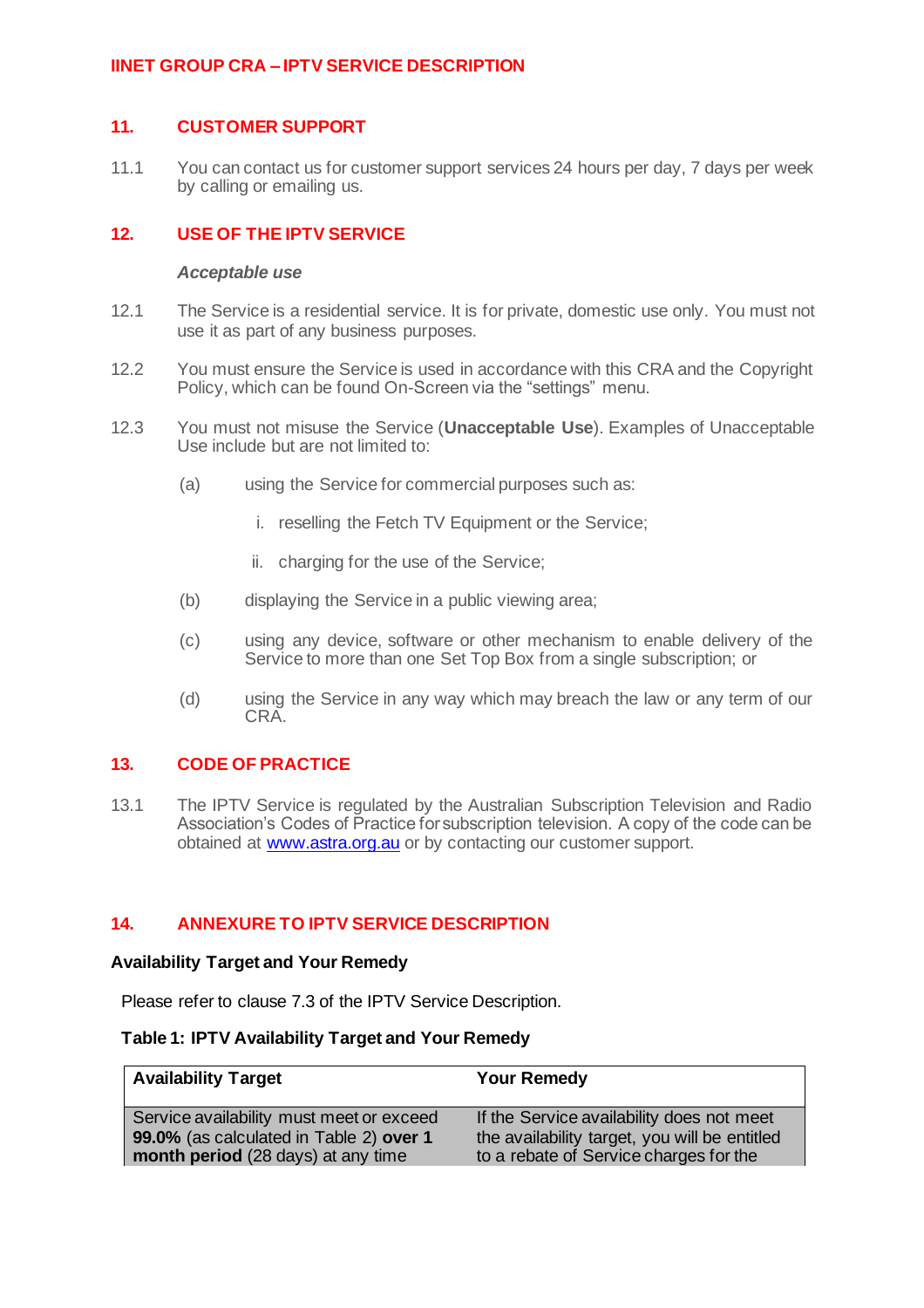period of low Service availability

# **Table 2: Availability Formula**

#### **Availability Definition**

Service availability is defined in accordance with the following table where:

- $\Box$  three applications are equivalent to one Linear Channel for the purposes of calculating "total content";
- □ references to "Set Top Box not operating" are references to the Set Top Box being capable of receiving channels as part of the Service; and
- $\Box$  The "Hours" and "Days" columns refer to cumulative unavailability in the applicable period.

**Maximum hours and days per month the Service may be unavailable without triggering the remedy in Table 1**

| <b>Cumulative</b><br><b>Service</b><br>availability<br>per month | <b>Categories of Service</b><br>Unavailability                                                                                    | <b>Hours</b> | Days |
|------------------------------------------------------------------|-----------------------------------------------------------------------------------------------------------------------------------|--------------|------|
| 99.0%<br>availability*                                           | 1 – Service unusable : Set<br>Top Box not operating, or<br>a loss of greater than 40%<br>of the total content                     | 7.2          | 0.3  |
|                                                                  | 2 - Major fault : Set Top<br>Box still operating but a<br>loss of greater than 20% of<br>the total content but less<br>than $40%$ | 14.4         | 0.6  |
|                                                                  | 3 - Minor fault : Set Top<br>Box still operating but a<br>loss of less than 20% of<br>total content                               | 28.8         | 1.2  |

\*Lack of availability due to acts or omissions of end user or individual faulty Set Top Box are not included in this calculation

18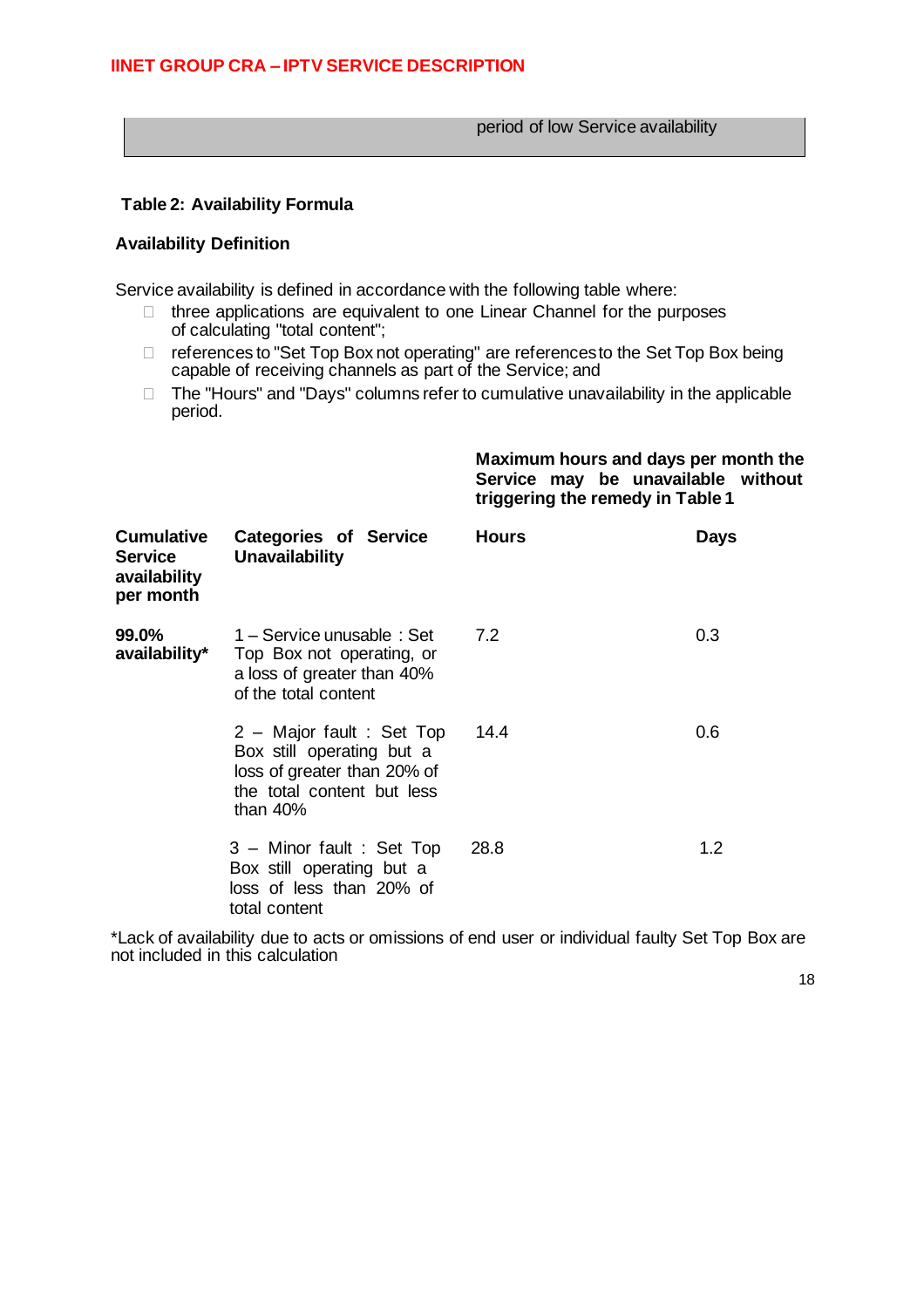# **15. DEFINITIONS**

**Add-Ons** means the optional IPTV packages that can be added to become part of the Service for an additional fee. You can vary your Add-On's periodically by adding or removing interactive services and certain a al carte content, channels and packages. Add-ons to not include VOD or Purchased Content.

**Broadband Service** means a high speed internet connection provided by us

**Cables** or **Cabling** means the device(s) used to connect the Equipment

**Channel(s)** means either a free to air Channel or a Linear Channel

**Content** means all content, including audio, video, pictures, graphics, text, data and any other information (other than content made available generally by third parties via the Internet) which is delivered to you through the Service

**Copyright Policy** means Fetch TV's copyright policy that is found On-Screen

**Electronic Sell Through** refers to content that is available for purchase such as Rental Content and Purchased Content.

**Ethernet Cable** means a twisted pair high signal integrity cable

**Features** means any of the features described in clauses 6 & 7

**Fetch TV** means our wholesale Supplier of IPTV – FetchTV Pty Ltd [ABN 36 130 669 500]

**Fetch TV Equipment** is the collective meaning for the Set Top Box, the Remote and the supplied Cables

**High Definition** means Content provided in a high-resolution format

**Linear Channels** refers to the subscription channels that customers are able to subscribe to over and above their FetchTV Standard package.

**On-Screen** means an instruction, prompt or message to you, delivered on the screen of your Television via the Set Top Box.

**Personal Information** means the details about you that may identify you personally

**Personal Identification Number** means a sequence of numbers selected by you that is required to access some features of the Service

**Privacy Statement** means a privacy statement formulated in accordance with the *Privacy Act 1988* (Cth)

**Serviceability Check** means an assessment of various factors made by us as to whether the Service can be provided to you

**Service Option** means the service options described in 1.2

**Service Qualification** means the minimum set of conditions to be eligible for the Service.